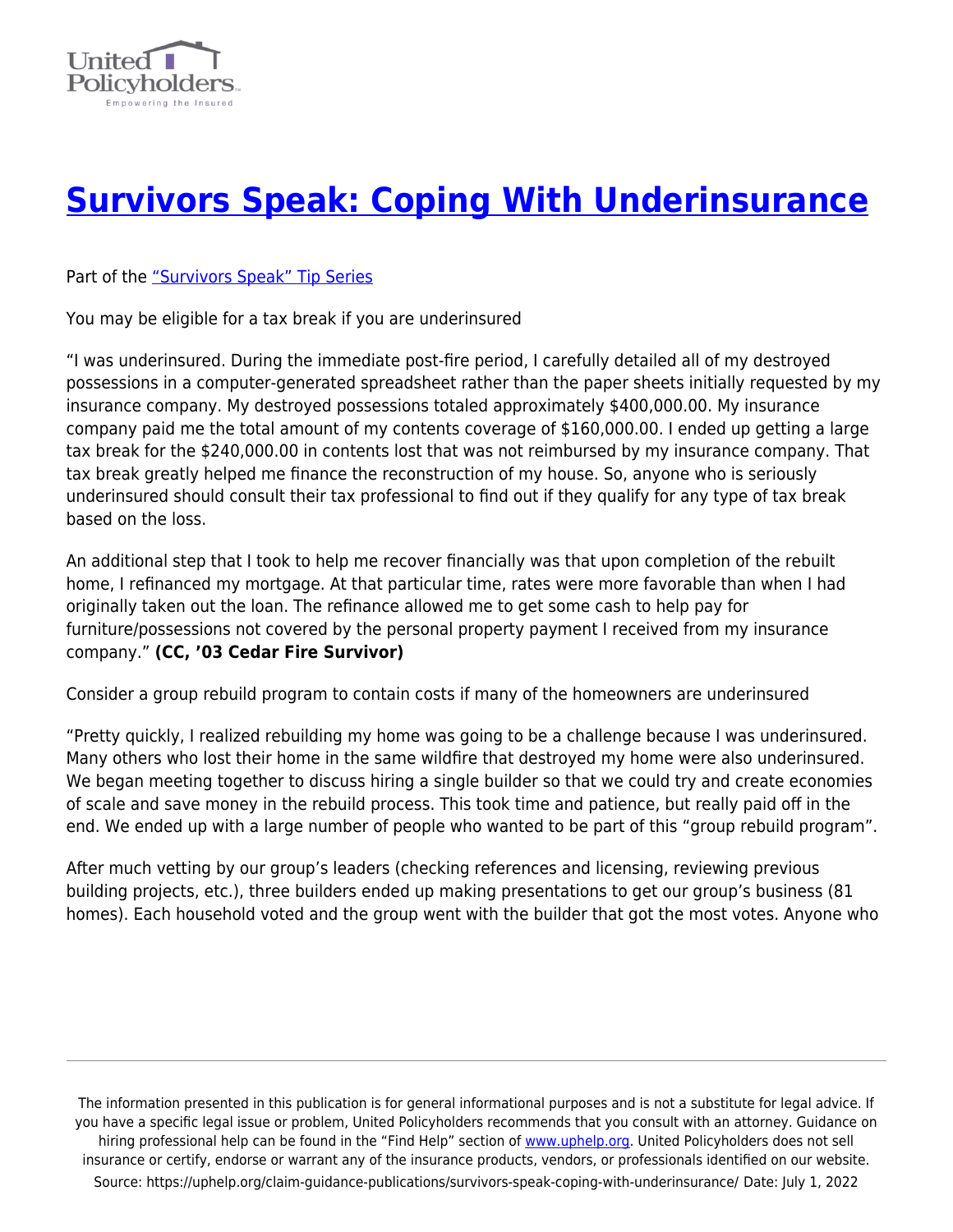

was unhappy with the builder chosen could opt out of the program. Our group chose a builder that specialized in custom homes, who agreed to offer 7 different floor plans, but which would provide a customized exterior for every single home in the program. Also, the builder allowed much more customization than in a standard production program. The builder we chose, Stonefield, had a fixed fee contract. That was very important to me as I did not want to have any surprises later on. The builder did a great job and I love our rebuilt home". **(KR, '03 Cedar Fire Survivor)**

If you want to live on the property during building, try this

"I was underinsured on the dwelling coverage, but not on ALE. I negotiated with my insurance company for the purchase of a 5th wheel that I could live in on my property while my home was being rebuilt. To live in the 5th wheel required the installation of temporary water and electricity lines. The money spent to install the temporary water and electricity was also characterized as ALE because it was a necessary expense for me to live on the property. If I hadn't lived in the 5th wheel, my contractor would have had to charge me for the same temporary water and electrical line hookup, as he needed it for the rebuild, as well. That charge would have gone against my dwelling coverage, instead. Since I was underinsured on the dwelling coverage, it was helpful that the cost of the temporary water and electrical line hookup could be attributed to my ALE coverage. Additionally, after my home was rebuilt, I was able to sell the 5th wheel and money from the proceeds of that sale helped make up for money I had to spend out-ofpocket to rebuild the house." **(RM, '07 Rice Fire Survivor)**

An SBA construction loan helped cover what our dwelling coverage did not

"We obtained an SBA loan to help make up for our dwelling coverage shortfall. The best advice I can offer on this front is to provide as much documentation as possible and be persistent. Our experience was that the SBA asks for a lot of initial documentation. I used an Excel spreadsheet to document every cost associated with the loss of our home and highlighted the costs that were in excess of our insurance coverage. Initially, the SBA determined that we were under-qualified to receive an SBA loan. Later, they determined that we were overqualified to receive an SBA loan. We had a low mortgage balance and I felt that we truly should qualify for an SBA loan. So, I didn't' give up even though I was initially rejected twice. Each time I got a rejection from the SBA, I immediately wrote back, addressing any point raised in their rejection and including documentation that showed we were incurring expenses in excess of insurance policy limits. I also worked hard to build a positive relationship with my SBA case manager. Eventually, I prevailed and received an SBA loan for the underinsured portion of my dwelling rebuild. I

The information presented in this publication is for general informational purposes and is not a substitute for legal advice. If you have a specific legal issue or problem, United Policyholders recommends that you consult with an attorney. Guidance on hiring professional help can be found in the "Find Help" section of [www.uphelp.org.](http://www.uphelp.org/) United Policyholders does not sell insurance or certify, endorse or warrant any of the insurance products, vendors, or professionals identified on our website. Source: https://uphelp.org/claim-guidance-publications/survivors-speak-coping-with-underinsurance/ Date: July 1, 2022